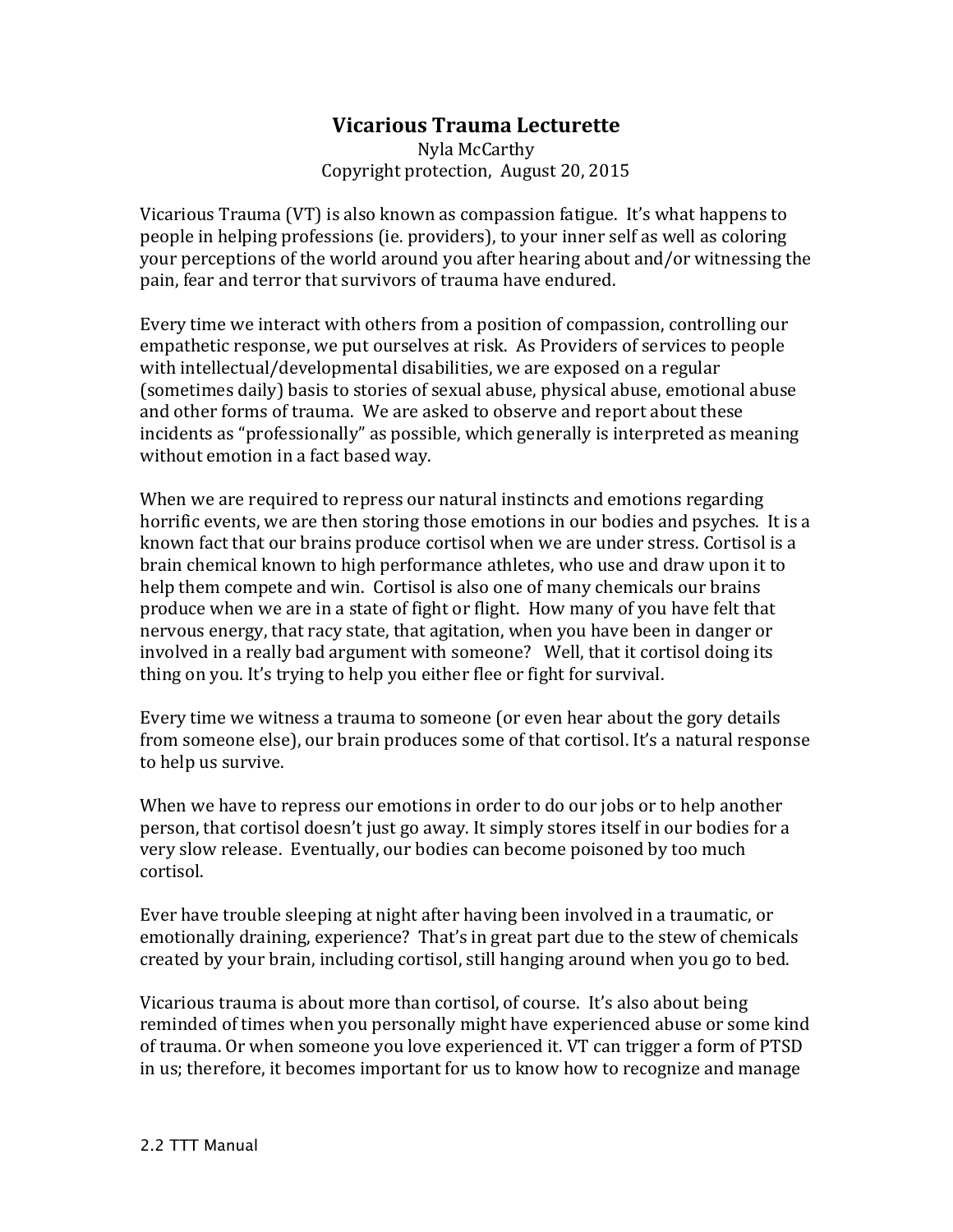it. Anyone not familiar with the term PTSD? (wait or ask for someone to volunteer an answer).

Exactly. It's basically a form of being triggered, almost as though the event is happening again, no matter how long ago it might have occurred. There is lots of research going on about PTSD with war veterans right now and some exciting things are emerging about treating it: thought field therapy, mirror neuron stimulation, etc. But let's save that for another training because it's pretty complicated stuff and deserves more time. However, I encourage you to do some reading and research about both PTSD and vicarious trauma so you can go deeper than we are able to today.

I want to share a few of the warning signs, or symptoms, of it with you though and then I'll discuss some self care and prevention tips.

People in our field have some of the highest rates of stress related disorders and diseases of any profession. That's probably not a surprise to many of you. Humanitarian work, which is really what we are all doing, brings about several risks. If you are experiencing insomnia or nightmares, if you are repeating stressful conversations you have had in your mind over and over, if you are getting physically sick more often than usual and your immune system isn't functioning like it should, well, these are symptoms of VT.

It's not the same as burn out, I want to make that clear. Burn out happens over a period of time and can go away when you switch jobs or have a good long vacation. VT, or compassion fatigue, basically it is the cumulative effect of all that trauma you've experienced, directly or indirectly, because you care. It builds within your body and it keeps your mind and body in a state of arousal—and not the good kind.

People who find themselves becoming depressed and feeling hopeless about their own lives or the people they serve, or who begin self medicating more by drinking, using more pot or prescription medications or whatever, to "unwind", people who feel angry most of the time and start needing to pick fights or argue just to get their energy going---or maybe the opposite: you've just gone numb emotionally and started criticizing or mocking people more than usual, these are some other symptoms of vicarious trauma.

So, how can we protect ourselves when the reality is that we work in an environment that puts triggers before us on a regular basis?

As hard as it is to do, we must learn to do better self care. Believe me, I know how hard that is. There don't seem to be enough hours in the day and by the time we get home from work, we are exhausted. But we absolutely need to prioritize and build in self care so we can stay healthy.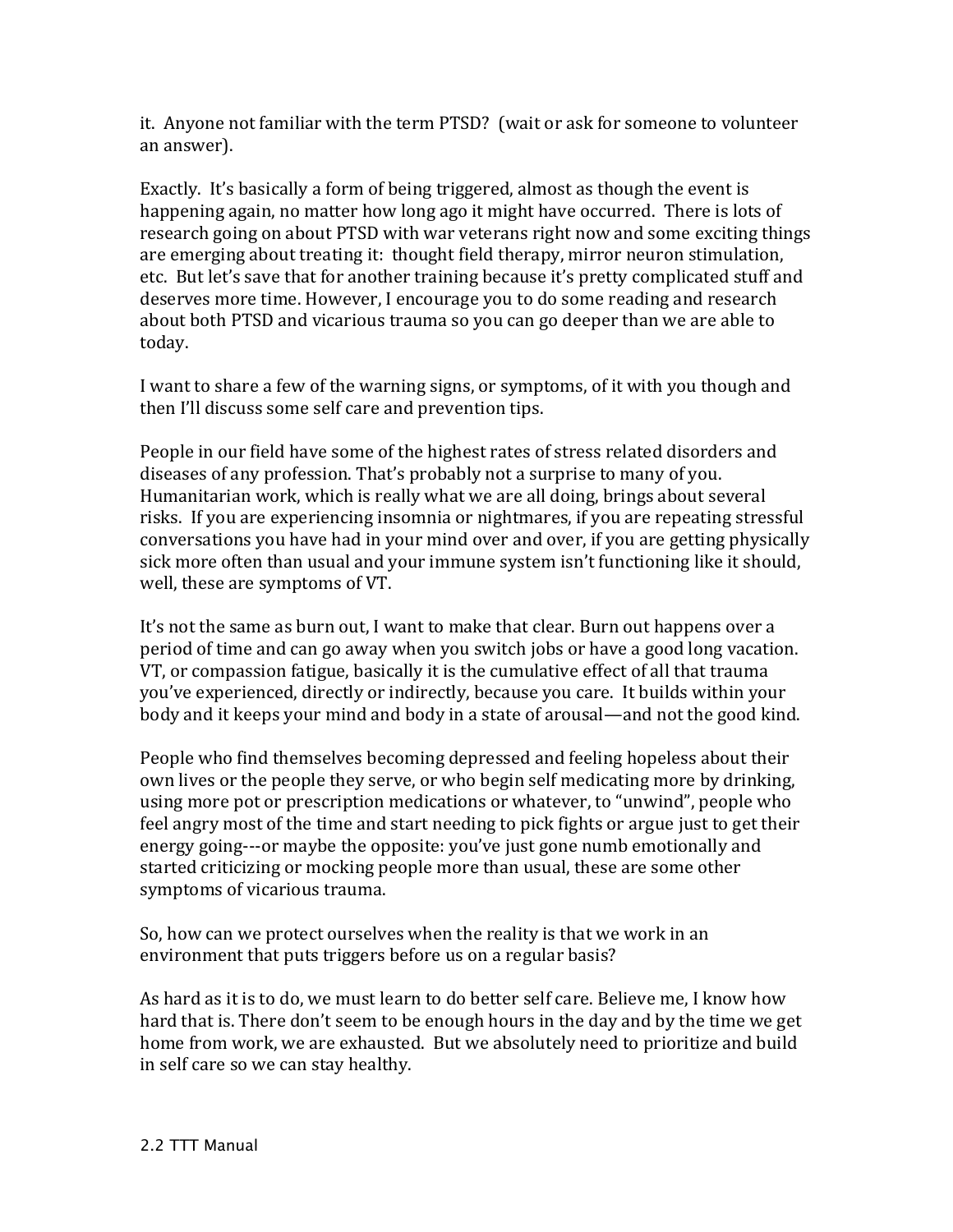Experts say we must find a balance between work, rest, and play. We need to find time to do the things that bring us joy and make us laugh. Did you know that laughter triggers good endorphins, the kind of brain chemicals that fight cortisol poisoning?

It's important that we spend more time with our friends and family members that we love. That will give us a rush of Pitocin, which is the chemical new mother's brains secrete when they look upon their babies with love. Pitocin is a healing brain chemical.

If you like to write, then it will help to journal. Even if you don't like to write, just putting your thoughts down about that very bad thing that happened in a letter to yourself, then destroying it, can be helpful. Get outside in nature whenever you can. Those positive Ions, which are the good energy rays of the sun, help restore red and white blood cells, which can help strengthen our immune systems.

Basically, nurture yourself in whatever way you can that will make you feel good. Hot baths, massages, if you can afford it (or exchange with someone, if you can't), eating a meal you love, asking for what you need. These things will help you overcome the cortisol toxicity. Find a way to nurture yourself regularly and then do it. What a concept, right?

In our work environments, we can create a space that feels a bit more nurturing. Maybe it's more photos or artwork on the walls. Maybe it's plants that flower. Maybe it's a soft pillow or cushion or some quiet time or music we can lose ourselves in for even a couple of minutes everyday. These will help manage our compassion fatigue.

Finally, there is this nifty little trick you can do to help yourself after you've been involved in a traumatic event or have had to report one. It's called Four Square Breathing and it is a technique that is thousands of years old. Really. It was developed by some of the earliest doctors in the world, way back in time in India before there were so many pharmaceutical medicines to prescribe.

It's simple. Basically, we are going to breathe in through our nose for a count of four heartbeats. Then, hold our breath for four heartbeats. Then exhale through our mouth for four heartbeats. And then hold again for four. Watch for a second while I model this, please. (Model). Now, let's do it all together. Don't be afraid to make the noise of breathing. (Do it once as a large group). Excellent.

Now we are going to do this four times. Four Square breathing! Get it? (Count gently out loud with them as they do this). Notice how you feel right now. Notice the sounds around you. Notice the feeling of the air on your skin. Is it hot or cold? (let the moment sit quietly for a few seconds).

You have just cleansed toxic, built up, cortisol out of your brain and your blood cells.

2.2 TTT Manual